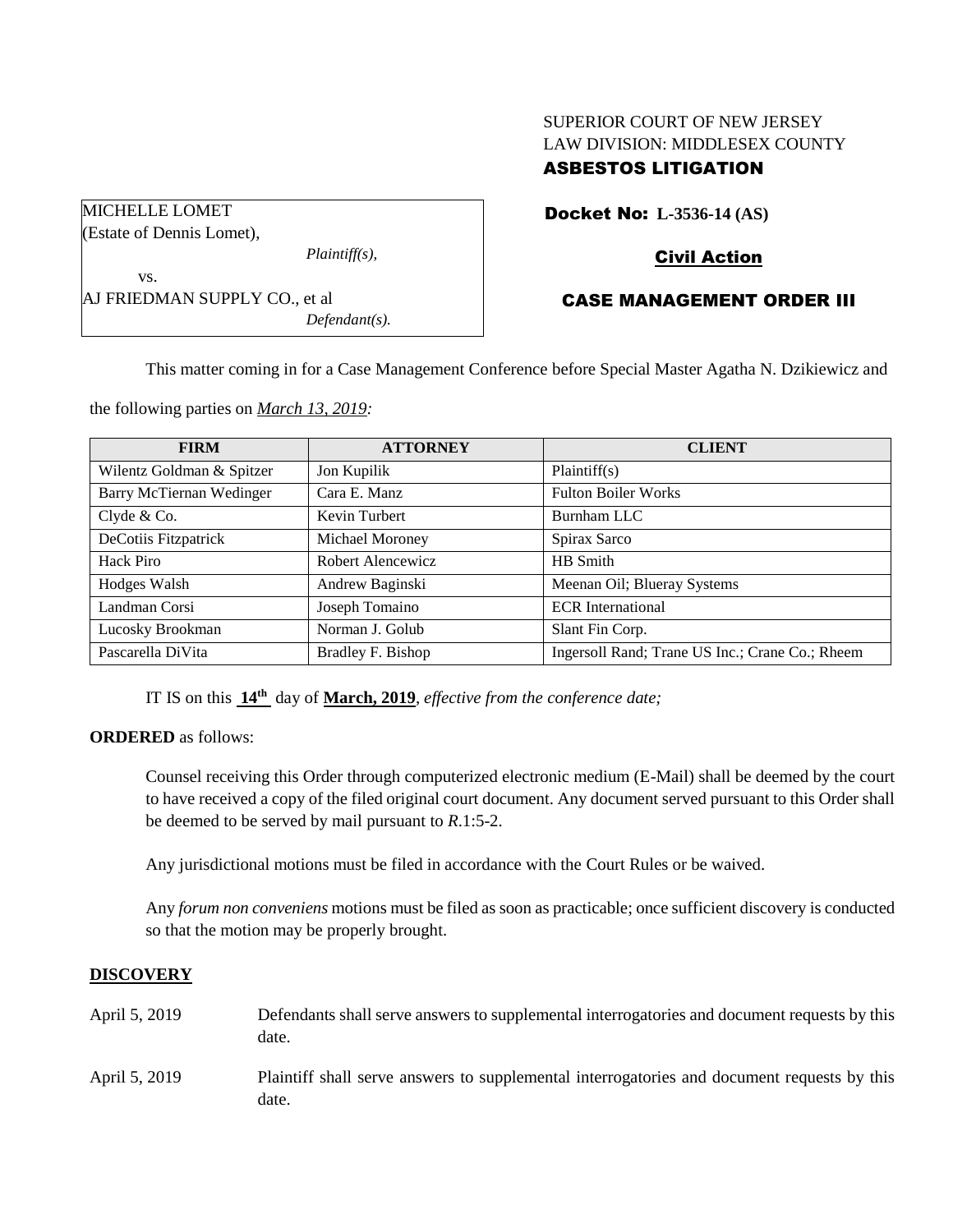- June 14, 2019 Fact discovery, including depositions, shall be completed by this date. Plaintiff's counsel shall contact the Special Master within one week of this deadline if all fact discovery is not completed.
- June 14, 2019 Depositions of corporate representatives shall be completed by this date.

## **MEDICAL EXPERT REPORT**

- August 16, 2019 Plaintiff shall serve medical expert reports by this date.
- August 16, 2019 Upon request by defense counsel, plaintiff is to arrange for the transfer of pathology specimens and x-rays, if any, by this date.
- October 16, 2019 Defendants shall identify its medical experts and serve medical reports, if any, by this date. In addition, defendants shall notify plaintiff's counsel (as well as all counsel of record) of a joinder in an expert medical defense by this date.

## **LIABILITY EXPERT REPORTS**

- August 16, 2019 Plaintiff shall identify its liability experts and serve liability expert reports by this date or waive any opportunity to rely on liability expert testimony.
- October 16, 2019 Defendants shall identify its liability experts and serve liability expert reports, if any, by this date or waive any opportunity to rely on liability expert testimony.

### **SUMMARY JUDGMENT MOTION PRACTICE**

- October 11, 2019 Plaintiff's counsel shall advise, in writing, of intent not to oppose motions by this date.
- October 25, 2019 Summary judgment motions shall be filed no later than this date.
- November 22, 2019 Last return date for summary judgment motions.

## **ECONOMIST EXPERT REPORTS**

October 16, 2019 Defendants shall identify its expert economists and serve expert economist report(s), if any, by this date or waive any opportunity to rely on economic expert testimony.

#### **EXPERT DEPOSITIONS**

November 8, 2019 Expert depositions shall be completed by this date. To the extent that plaintiff and defendant generic experts have been deposed before, the parties seeking that deposition in this case must file an application before the Special Master and demonstrate the necessity for that deposition. To the extent possible, documents requested in a deposition notice directed to an expert shall be produced three days in advance of the expert deposition. The expert shall not be required to produce documents that are readily accessible in the public domain.

 $\_$  ,  $\_$  ,  $\_$  ,  $\_$  ,  $\_$  ,  $\_$  ,  $\_$  ,  $\_$  ,  $\_$  ,  $\_$  ,  $\_$  ,  $\_$  ,  $\_$  ,  $\_$  ,  $\_$  ,  $\_$  ,  $\_$  ,  $\_$  ,  $\_$  ,  $\_$  ,  $\_$  ,  $\_$  ,  $\_$  ,  $\_$  ,  $\_$  ,  $\_$  ,  $\_$  ,  $\_$  ,  $\_$  ,  $\_$  ,  $\_$  ,  $\_$  ,  $\_$  ,  $\_$  ,  $\_$  ,  $\_$  ,  $\_$  ,